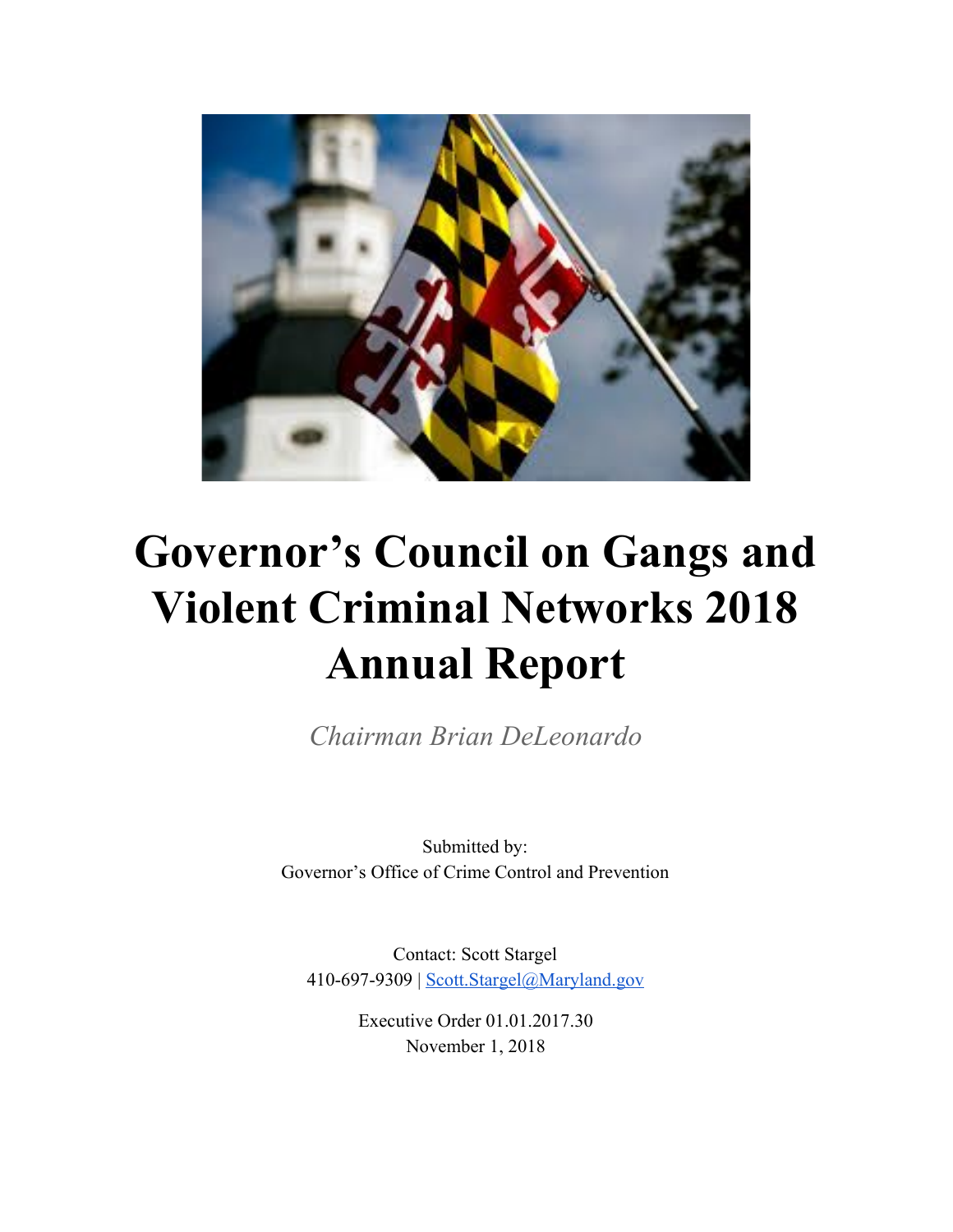# **Table of Contents**

| <b>Acknowledgements</b>                                      | $\overline{2}$ |
|--------------------------------------------------------------|----------------|
| <b>Roster of Members</b>                                     | 3              |
| <b>Executive Summary</b>                                     | 4              |
| <b>Background</b>                                            | 5              |
| <b>Council's Strategic Plan</b>                              | 6              |
| $#1$ : Create the Governor's Special Operations Group (GSOG) | 6              |
| <b>Executive Council</b>                                     | 7              |
| Senior Law Enforcement Coordinator                           | 7              |
| <b>Lead Prosecutor</b>                                       | 8              |
| Governor's Special Operations Group                          | 8              |
| <b>Enforcement Operations</b>                                | 8              |
| Intelligence                                                 | 9              |
| #2: Three-Stage Intelligence Analysis Component              | 9              |
| Three-Stage Approach                                         | 9              |
| Stage 1: Develop Core Repositories of Data                   | 9              |
| Stage 2: Interconnect Repositories / Deploy Analytic Tools   | 10             |
| Stage 3: Identify Additional Data Resources                  | 10             |
| <b>Global Requirements</b>                                   | 10             |
| <b>Future Work of the Council</b>                            | 12             |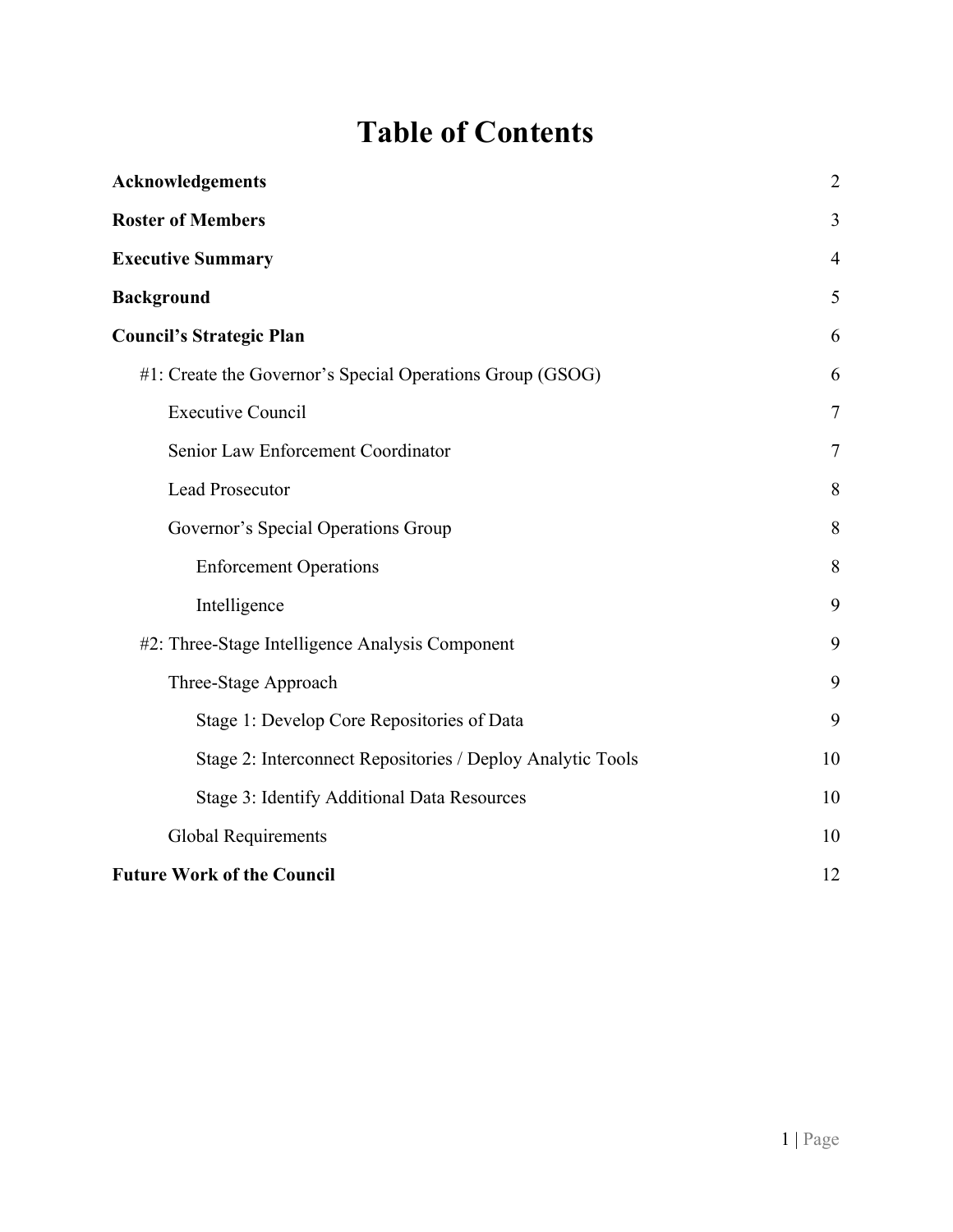### <span id="page-2-0"></span>**Acknowledgements**

This *Governor's Council on Gangs and Violent Criminal Networks 2018 Annual Report* is the result of hard work, valuable input, and dedication from numerous stakeholders at the state, local, and federal law enforcement and prosecutorial levels. Everyone was exceptionally generous with their time and supportive feedback. The completion, timeliness, and comprehensiveness of this report would not have been possible without their active participation and support.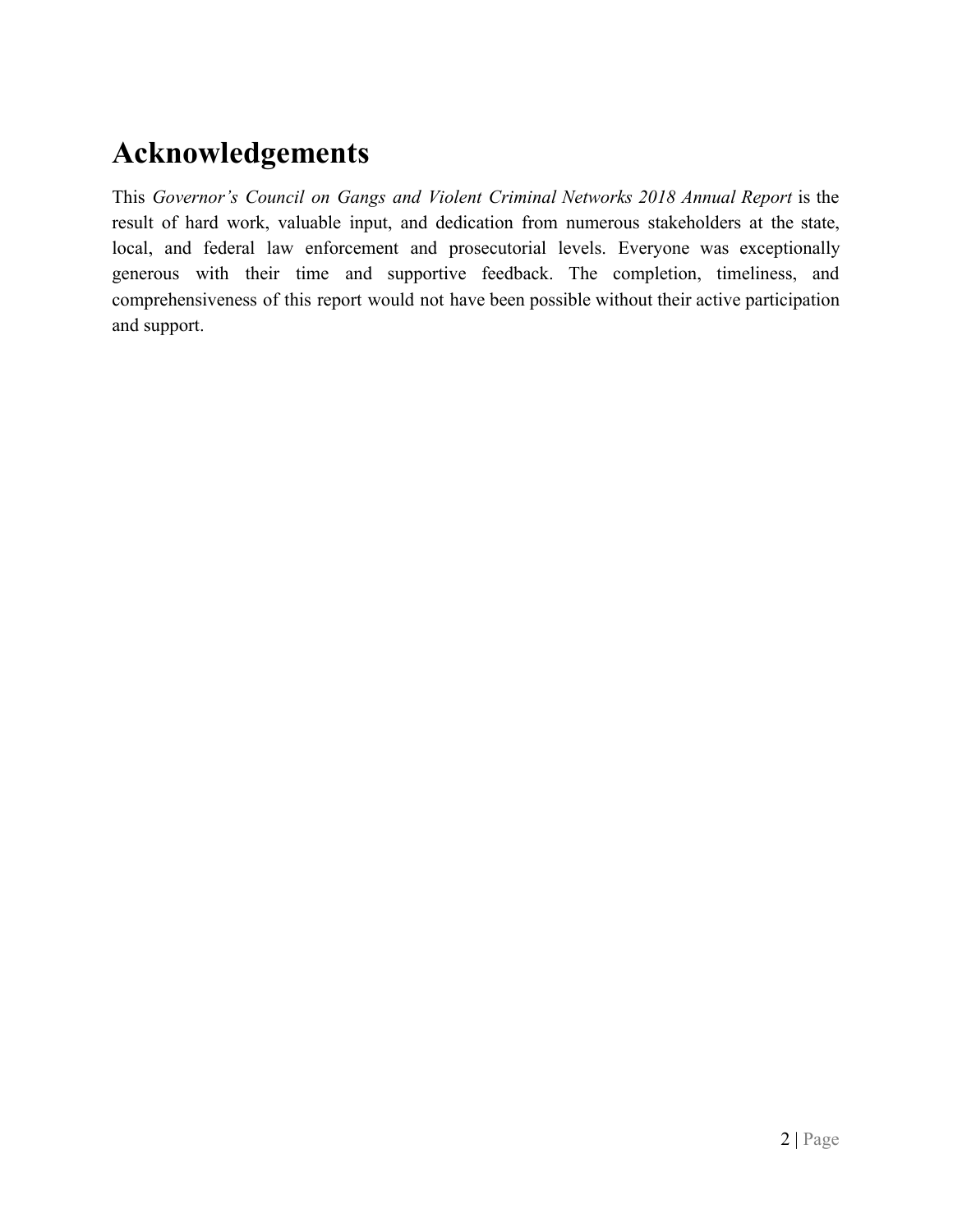### <span id="page-3-0"></span>**Roster of Members**

The *Governor's Council on Gangs and Violent Criminal Networks* is composed of 15 members, including state and federal attorneys, state and local law enforcement officials, public safety officials, state government officials, and a Chairman appointed by Governor Hogan.

**Brian DeLeonardo** Chairman, Carroll County State's Attorney

**Wes Adams** Anne Arundel County State's Attorney

**Marilyn Mosby** Baltimore City State's Attorney

**Scott Shellenberger** Baltimore County State's Attorney

**J. Charles Smith III** Frederick County State's Attorney

**John McCarthy** Montgomery County State's Attorney

**Glenn Fueston, Executive Director** Governor's Office of Crime Control and Prevention

**William Pallozzi, Secretary** Maryland State Police

**Stephen Moyer, Secretary** Department of Public Safety and Correctional Services

**Henry P. Stawinski III, Chief** Prince George's County Police Department

**Gary Tuggle, Interim Commissioner** Baltimore Police Department

**Barbara Duncan, Chief** Salisbury Police Department

**Troy Berry, Sheriff** Charles County

**Douglas Mullendore, Sheriff** Washington County

**Robert K. Hur, U.S. Attorney** District of Maryland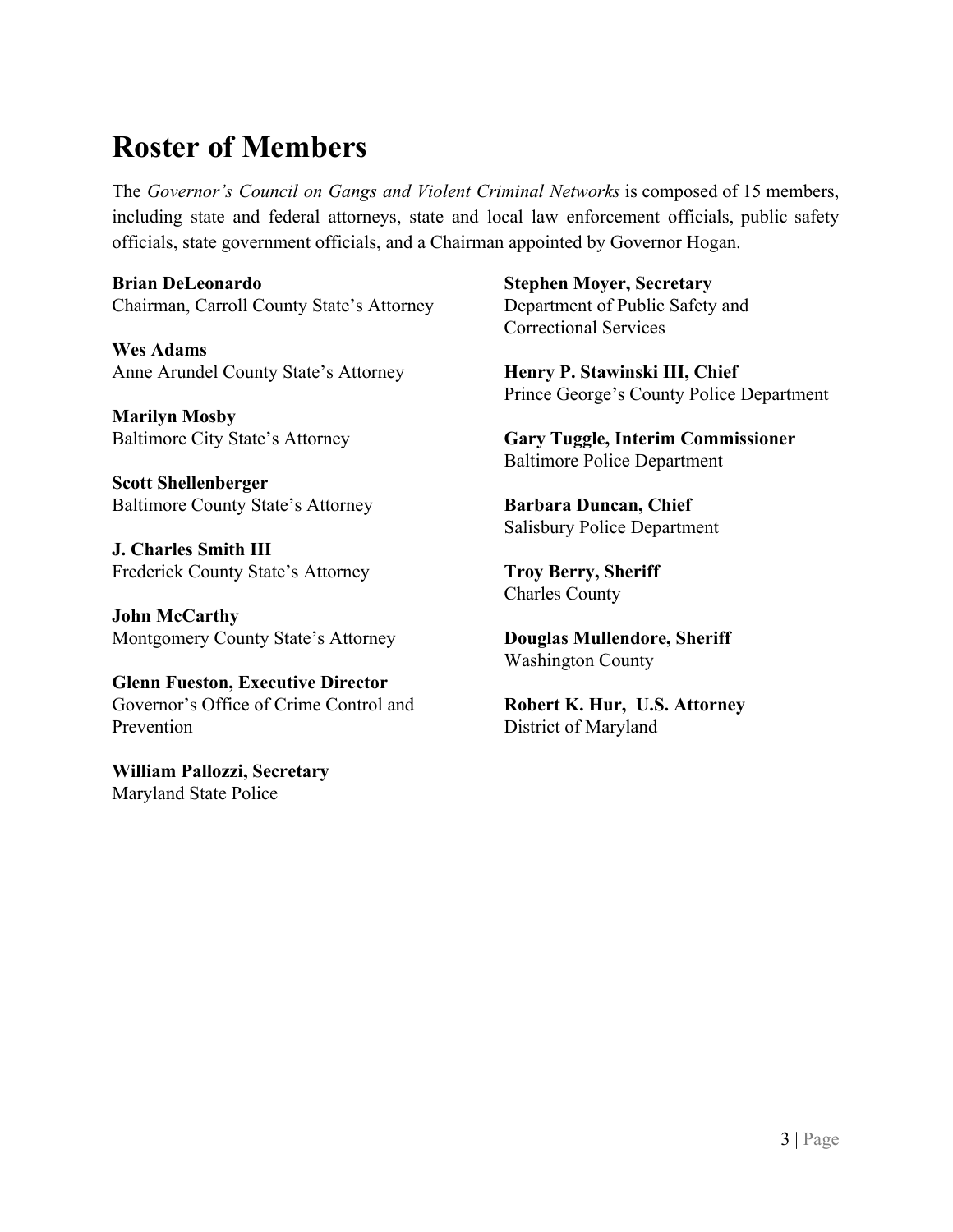### <span id="page-4-0"></span>**Executive Summary**

In 2017, Governor Hogan signed Executive Order 01.01.2017.30 which created the *Governor's Council on Gangs and Violent Criminal Networks* (Council). Pursuant to this Executive Order, the Council was directed to develop a system that would allow for the identification, disruption, and dismantlement of gangs and violent criminal networks through collaboration and comprehensive data sharing. With an ultimate goal of providing the information necessary to prosecutors for the development of gang-related and Racketeer Influenced and Corrupt Organization (RICO) charges. The Council was also charged to report its findings and recommendations to the Governor on or before November 1, 2018, and annually thereafter.

The Executive Order required the Council to meet quarterly; however, due to the uniqueness of this opportunity and the urgency of the issue, the Council decided to meet monthly to find solutions to our most pressing public safety challenges. Since January 2018, the Council met ten times of which three consisted of workgroup sessions to collectively discuss and develop recommendations to target gangs and violent criminal networks. As a result, the Council ultimately developed a strategy which consists of two principal components geared around coordination and collaboration. Given its anticipated outcome, and as described in greater detail on the following pages, the Council proposes that the Governor implement this strategy to combat gangs and violent criminal networks. The strategy itself is structured to generate urgency to address these issues as they present themselves across the State of Maryland.

Within this strategy, the first component will include the creation of a field-based statewide approach to investigations, and in collaboration with prosecutors which the Council termed the Governor's Special Operations Group (GSOG). The second will include a three-stage intelligence analysis component to encourage collaboration and data sharing beyond borders and beyond disciplines within the State. Members of the Council concluded that, with the support of the Governor, the immediate implementation of this recommended strategy, to include its components, will have an immediate impact on the safety and welfare of citizens throughout Maryland.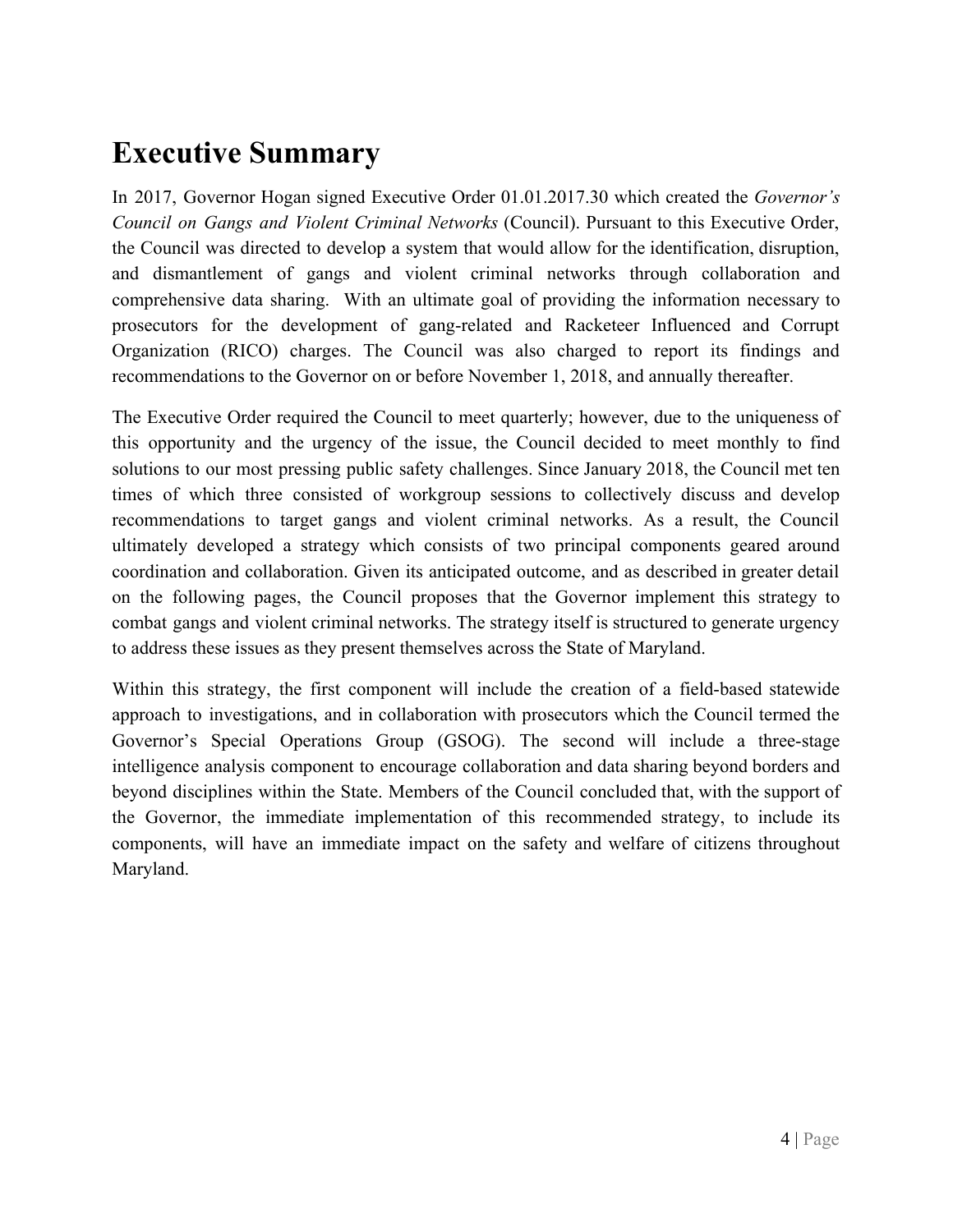### <span id="page-5-0"></span>**Background**

In December 2017, Governor Hogan, joined by federal, state, and local law enforcement officers and officials, announced a series of initiatives to combat criminal gang enterprises and repeat violent offenders responsible for terrorizing Baltimore City and participating in violent crime throughout the State. The announcements included the following:

- $\triangleright$  State and federal law enforcement assistance to target the violent crime in Baltimore City;
- $\triangleright$  Legislation to ensure that violent criminals serve their full prison sentence; and
- $\triangleright$  Collaborative data-sharing network to help prosecutors and law enforcement bring down criminal networks across the State.

The centerpiece of this statewide approach is the Maryland Criminal Intelligence Network (MCIN), a data-sharing system that connects State-funded operational initiatives from strategic counties and cities with 37 federal, state, and local law enforcement task forces in order to break down jurisdictional barriers and enable law enforcement and prosecutors to target entire criminal enterprises.

To provide leadership and operational coordination on these data-sharing efforts, Governor Hogan created the *Governor's Council on Gangs and Violent Criminal Networks*, through Executive Order 01.01.2017.30, which is comprised of the leaders of local, state, and federal law enforcement and criminal justice agencies to target gangs and violent criminal networks. Pursuant to Executive Order 01.01.2017.30, the Council is directed to do the following:

- $\triangleright$  Provide leadership, policy oversight, and the coordination of operational strategies to collect and share relevant data related to violent crime and victimization;
- $\triangleright$  Provide support and assistance to programs and entities focused on identifying, disrupting, and dismantling gangs and violent criminal networks through collaboration and comprehensive data sharing, both locally and statewide, with the ultimate goal of providing the information necessary to prosecutors for the development of gang-related and Racketeer Influenced and Corrupt Organization (RICO) charges; and
- $\triangleright$  Establish performance measures for successful data sharing and reporting for producing measurable results.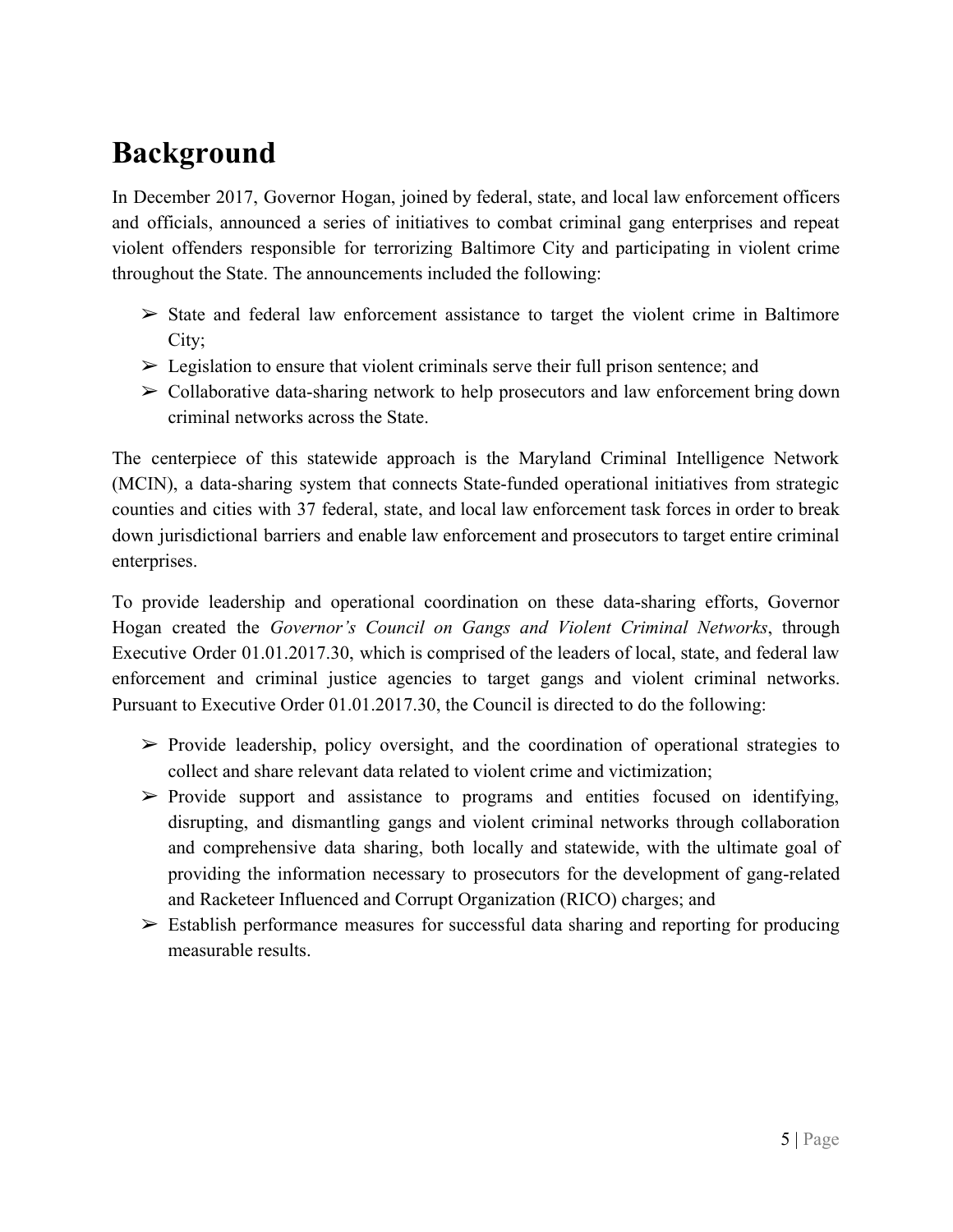# <span id="page-6-0"></span>**Council's Strategic Plan**

Executive Order 01.01.2017.30 directed the Council to identify, disrupt, and dismantle gangs and violent criminal networks through collaboration and comprehensive data sharing. Pursuant to this Executive Order, the Council developed a strategic plan which consists of two principal components geared around the creation of a special [operations](#page-6-1) group and the [development](#page-9-1) of a [three-stage intelligence approach](#page-9-1) (*as illustrated below*).

Based on the anticipated outcome of its plan, the Council proposes that the Governor implement this strategy to combat gangs and violent criminal networks. In doing this, the Council believes that it will increase the safety and welfare of our community, and will change Maryland for the better.

### <span id="page-6-1"></span>#1: Create the Governor's Special Operations Group (GSOG)

The Governor's Special Operations Group (GSOG) is a unique approach that combines resources from law enforcement and prosecution sectors to target violent criminals, gangs, and their organizations which create havoc across multiple jurisdictions in the State of Maryland. Under the leadership of a senior law [enforcement](#page-7-1) coordinator, and in collaboration with a [lead](#page-8-0) [prosecutor,](#page-8-0) this state-level team will make intelligence led/data driven decisions to identify multi-jurisdictional criminals for legal enforcement.

The foundation for statewide information sharing and operational support to the GSOG is the MCIN. This initiative creates the framework to conduct statewide criminal investigations in coordination with allied law enforcement agencies and state's attorney's offices throughout the State of Maryland to ensure the safety and well being of our citizens.

In order to achieve this task, data will be used to select the top three criminal offenders and networks that impact multiple jurisdictions. The senior law enforcement coordinator will deploy a select group of experts, known as GSOG, to conduct criminal investigations and gather the necessary evidence for prosecution as recommended by the lead prosecutor. The initial objective is to successfully identify, investigate, and prosecute the criminals and their organizations that create the most issues within nine months of the inception of this operation.

As with any new initiative, the objectives, roles, and responsibilities outlined within this report are agile. As GSOG commences operations, agility is key to allow leaders to make changes when appropriate to further the mission and its objectives without delay.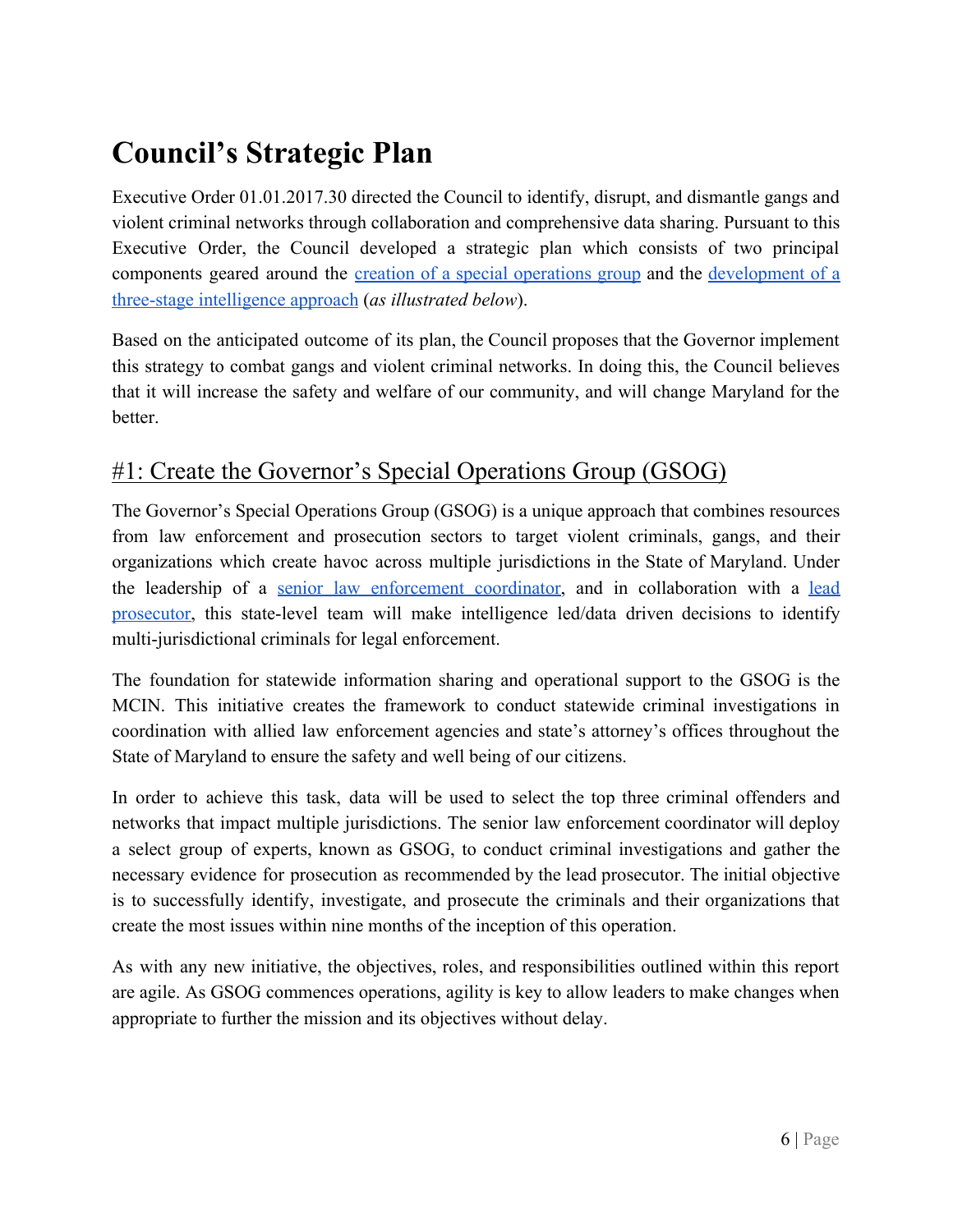#### <span id="page-7-0"></span>**Executive Council**

The Council recommends that an Executive Council be formed to provide guidance, oversight, direction, and strategy in support of the GSOG concept. The Executive Council will include various stakeholders to guide and oversee this statewide crime fighting strategy, and to help coordinate law enforcement and prosecution tactics to ensure accountability and operational objectives are met. In addition to its formation and oversight, the Council recommends the following for the Executive Council:

- $\triangleright$  Include leaders from law enforcement and prosecution, selected at the Governor's discretion.
- $\triangleright$  Receive authority from the Governor to include the ability to coordinate resources at the local, state, and federal level.
- $\triangleright$  Create a charter in general terms to allow a broad view over policy (i.e., through its policy the Council shall become the Executive Council for the GSOG).
- $\triangleright$  Create a Memorandum of Understanding with participating agencies (i.e., state's attorneys, police chiefs, and sheriffs).
- $\triangleright$  Secure cooperation and dedicated resources from allied partners regardless of where the problem is addressed.
- $\triangleright$  Allow personnel and resources from one jurisdiction to be used to address a problem in another jurisdiction.

#### <span id="page-7-1"></span>**Senior Law Enforcement Coordinator**

The Senior Law Enforcement Coordinator (SLEC) will serve as the lead law enforcement representative selected by the Governor, or delegated to the Maryland State Police (MSP) Superintendent or designee, to specifically direct the GSOG operation. The focus of this position will serve to reduce violent crime and its impact on victims. In doing this, the SLEC will direct all levels of state resources to deter the development of criminal enterprises and to target those who are linked to violent crime and victimization. Some of the duties, responsibilities, and functions relating to this full-time SLEC position will include the following:

- $\triangleright$  The ability to operate with statewide authority and jurisdiction under a limited scope, as outlined by MSP.
- $\triangleright$  To be filled by a current sworn law enforcement officer from any agency, or a civilian retired from a law enforcement role.
- $\triangleright$  Responsible for all personnel, resources, information, and intelligence related to the operations of the team.
- $\triangleright$  Tasked to meet the objectives of the mission.
- $\triangleright$  Collaborate with the Executive Council to continue to develop the strategy for GSOG operations.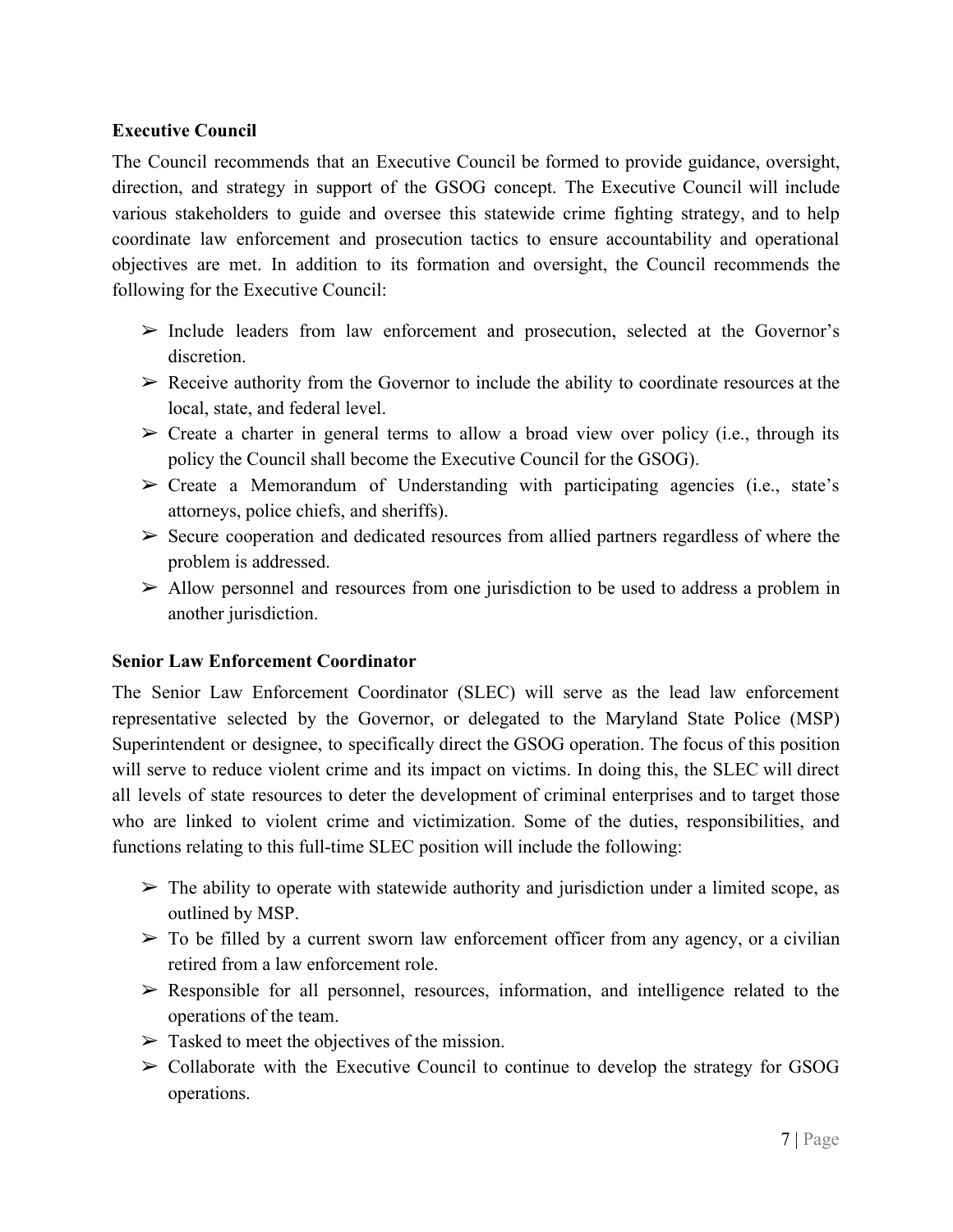- $\triangleright$  Responsible for direct management, logistics, scope, and the boundaries for the tactical mission.
- $\triangleright$  Develop a communication plan to report the progress of operations, and to identify the decision making process for prioritization of prosecutions with appropriate sentences.

#### <span id="page-8-0"></span>**Lead Prosecutor**

Similar to the SLEC, the state's attorneys will designate a lead prosecutor to support the GSOG mission. This full-time position may be filled based on location or expertise for prosecuting specific targets. In addition, some of the duties, requirements, and responsibilities of the lead prosecutor will include the following:

- $\triangleright$  Qualified to represent Maryland in state court.
- $\triangleright$  Partner with the SLEC to coordinate efforts to review data and select potential targets for investigation.
- $\triangleright$  Determine the evidence required for prosecution and provide this guidance to the SLEC for execution.
- $\triangleright$  Coordinate with the U.S. Attorney's Office (USAO), who will serve as a member, to provide the federal perspective during the analysis and information workflow process.
- $\triangleright$  Collaborate with USAO to review opportunities for cross designating attorneys and coordinate prosecutions at the state and federal level.

#### <span id="page-8-1"></span>**Governor's Special Operations Group**

GSOG is the tactical operational component responsible for conducting criminal investigations, gathering evidence, and presenting criminal offenders and networks for prosecution. This team will include law enforcement officers and investigators from partnering law enforcement agencies in which members will be identified and selected by its leaders, based on the proposed investigation, location of operation, and skill set needed to accomplish the overall mission. The creation of this team will include 12 members and may expand as its mission dictates. The characteristics of ideal law enforcement officers and investigators will include the following:

- $\triangleright$  High achievers in their field of expertise with the knowledge, experience, and ability to focus on the mission objectives; and
- $\triangleright$  Quickly able to develop the evidence necessary to dismantle the target criminal organization.

#### <span id="page-8-2"></span>*Enforcement Operations*

Through the proposed strategic plan, to include improved statewide data sharing, this enforcement operations team will be able to target those criminal enterprises engaged in violent crime as it relates to drug, firearm and human trafficking as well as gang violence. As statewide data sharing continues to increase, GSOG will be able to use its data to identify new criteria to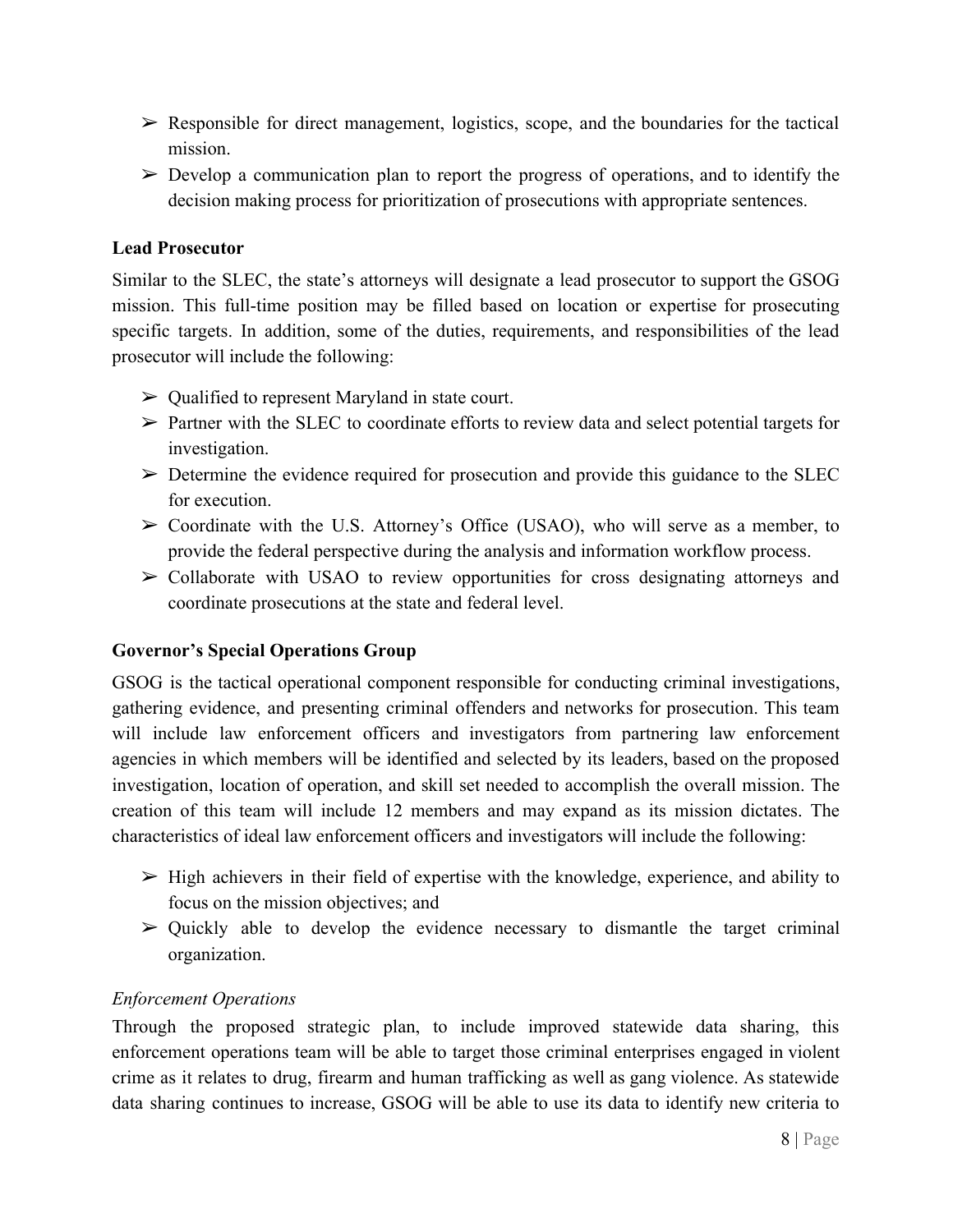target those engaged in criminal activity to ultimately reduce violent crime. In addition, the enforcement operations team will do the following:

- $\triangleright$  Perform tasks at the direction of the SLEC as outlined in the MOU, mission statement, policies, jurisdiction and authorities delegated, and/or any SOPs developed specifically for this team.
- $\geq$  Consider administrative and functional issues to resolve when setting up new multi-agency/joint operations (e.g., location for base operations, interoperable for communications, system for records and reporting, evidence processing, specialty equipment, vehicles, operation expense, etc.).
- $\triangleright$  Ensure deconfliction with other entities when working together.

#### <span id="page-9-0"></span>*Intelligence*

Under the umbrella of GSOG, and in collaboration with the enforcement operations team, the intelligence team will use a data-driven decision making process to identify the top three criminal offenders and networks. This process will include the development of unique criteria to identify viable offenders through the use of multiple data sources, such as the MCIN operational sites, HIDTA Case Explorer, allied law enforcement and state's attorney partners, and other sources to be determined. The intelligence team, made up of intelligence analysts, will aggregate the data on the top tier list of criminal offenders from the data sources and then compare that list so as to identify the known and unknown connections between suspects and networks. Based on the results, the intelligence team will create operational maps, organizational charts, linked charts, and other relative intelligence documents for use by the SLEC and lead prosecutor to select the top three criminal offenders and networks. Throughout this process, the intelligence team will share information with the SLEC and lead prosecutor for their review, and will receive recommendation from the Maryland Chiefs of Police and Sheriff's Association.

### <span id="page-9-1"></span>#2: Three-Stage Intelligence Analysis Component

- 1. Data will be collected and used for operational, as well as, strategic and policy purposes.
- 2. In order to increase data sharing efforts, the Council unanimously supports the philosophical approach of a three-stage intelligence analysis process, geared to develop core repositories, interconnect responsibilities, and identify additional data resources (*as illustrated below*).
- 3. Establish a Data Governance Policy to monitor the overall availability, useability, integrity and security of the data collated during this initiative.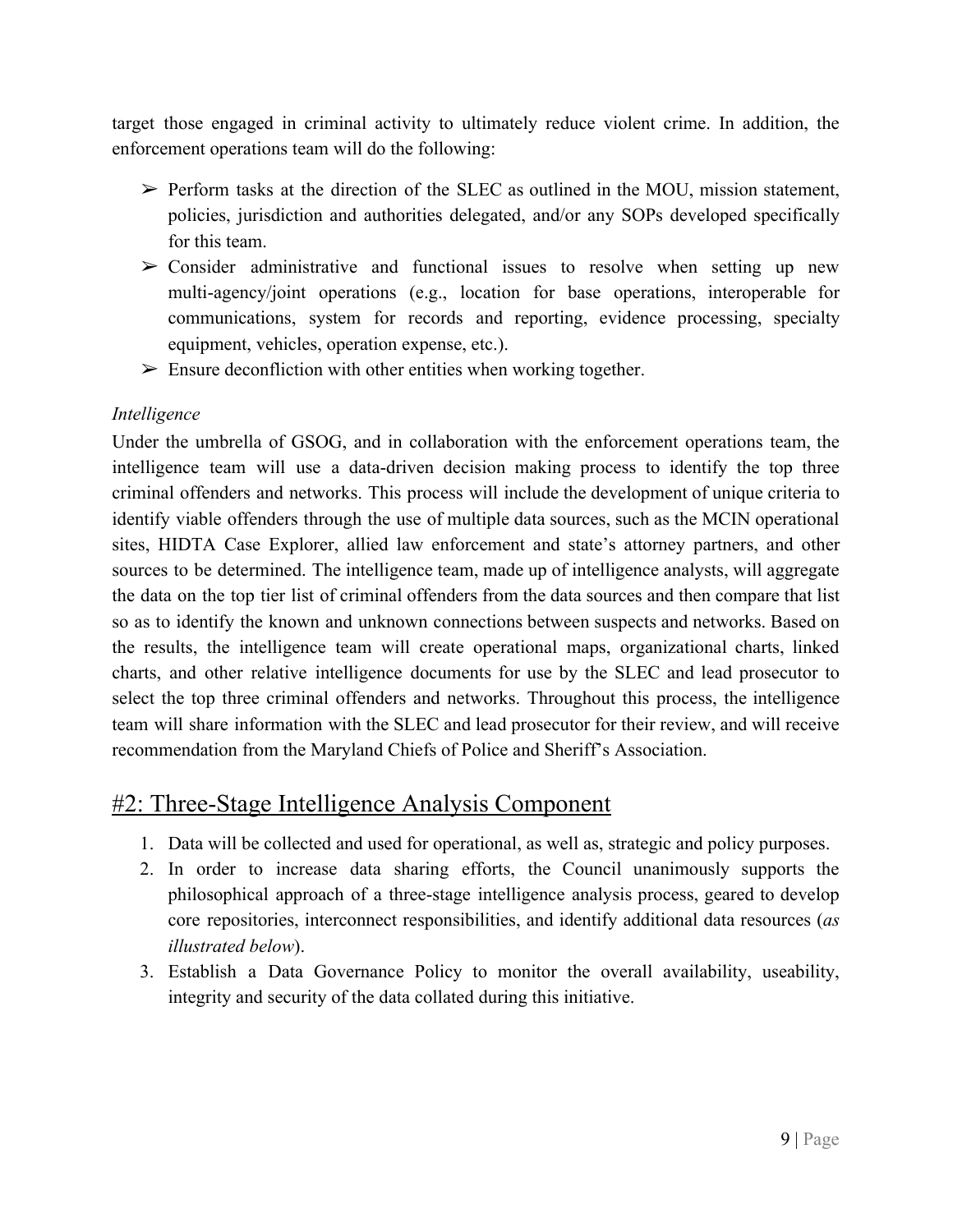#### <span id="page-10-0"></span>**Three-Stage Approach**

#### <span id="page-10-1"></span>*Stage 1: Develop Core Repositories of Data*

This stage will include buy-in from leaders in which the Council believes is an important step towards the data sharing concept. Members of the Council will reach out to partners in their respective jurisdiction to encourage and request support of this recommendation. This stage will include the following components:

- $\triangleright$  Identify repositories for gangs, drugs, firearms, and human trafficking data.
- $\triangleright$  Develop minimum standards for data collection and the processes for sharing data.
- $\triangleright$  Develop a data collection plan and intelligence cycle that enables the ability to collect, collate, analyze, disseminate, and provide feedback.
- $\triangleright$  Leverage best-practices and policies for collecting, storing, and disseminating criminal investigations and intelligence.
- $\triangleright$  Continue to foster partnerships and processes to share intelligence and information not currently supported by technology.
- $\triangleright$  The Council shall facilitate the governance and oversight for implementation.

#### <span id="page-10-2"></span>*Stage 2: Interconnect Repositories / Deploy Analytic Tools*

The Council will continue to ensure that the data shared supports the Governor's desire for a data-driven decision making approach to the crime fighting strategy. Through this stage, the Council will receive the insight needed as it relates to the best approach to connect data systems and repositories. In an effort to continue to explore the criminal justice information systems within the State of Maryland, the Council, in partnership with public safety partners, will develop a roadmap to share data and identify the supporting technologies. This stage will also include the following components:

- $\triangleright$  Identify datasets, systems, and tools for information sharing.
- $\triangleright$  Identify systems and networks available for technology and process improvements.
- $\triangleright$  Assess technology for opportunities to sharing information between systems.
- $\triangleright$  Incorporate training, policy, MOU's, and data sharing agreements.
- $\triangleright$  Select methodologies and tools to collate and federate data.

#### <span id="page-10-3"></span>*Stage 3: Identify Additional Data Resources*

The effort in the first stage will provide guidance to the Council during the implementation of the second and third stage. As the Council executes each stage within this component, additional insight will be provided for continuous improvement. This stage will identify various opportunities as it relates to the following: national systems, regional systems, state systems, county systems, open source technology, and subscription services.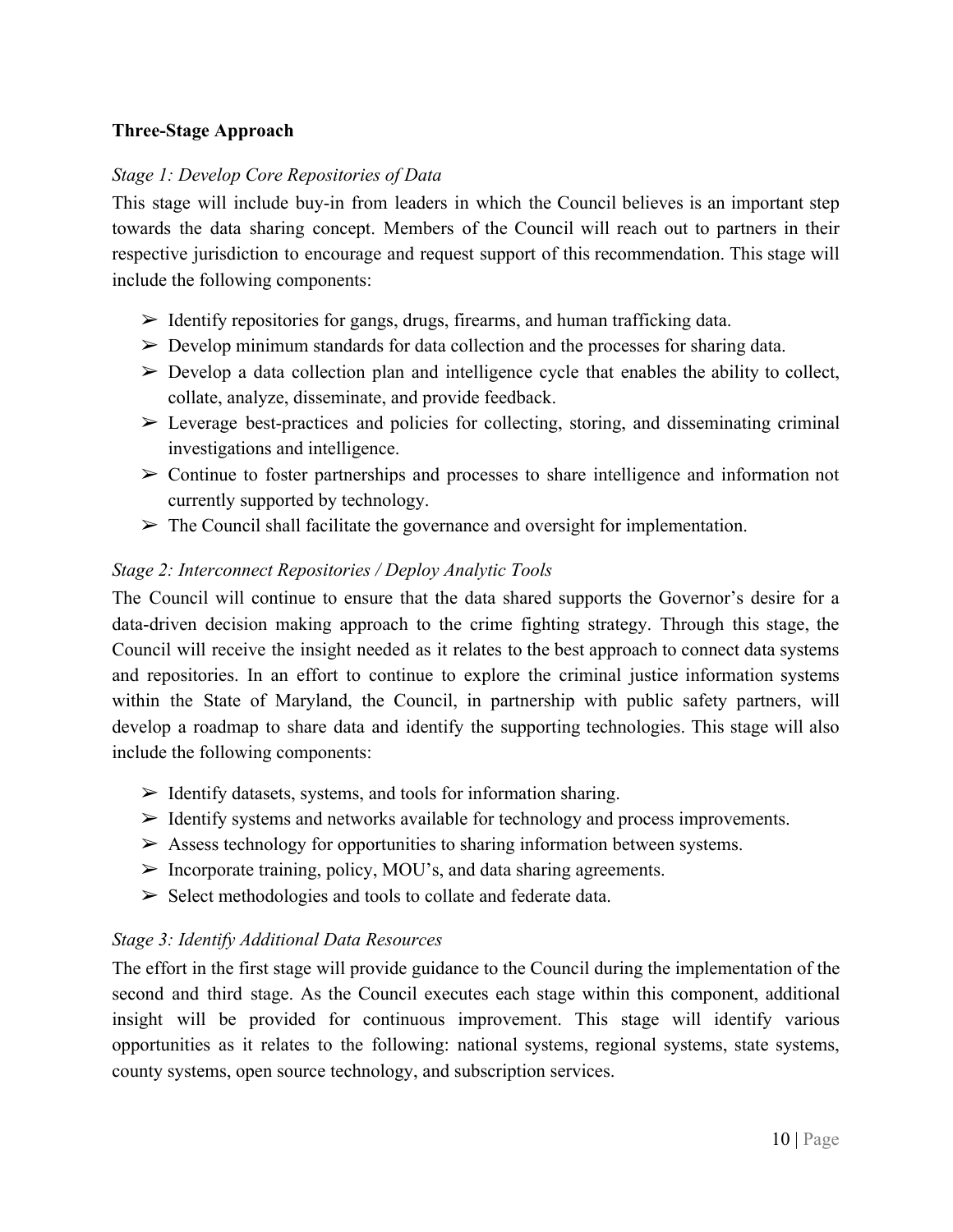#### <span id="page-11-0"></span>**Global Requirements**

In accordance with Executive Order 01.01.2017.30, the Council will compile data through this three-stage process which will serve as the required performance measures. These measures will include the compilation of aggregate data so as to identify those individuals engaged in criminal networks for prosecution, as well as to identify the number of agencies engaged in this data sharing effort.

In order for criminal justice systems to be able to "talk" to one another, the Council recommends that the technology solution be adaptable for utilization across various platforms.

#### **Draft Budget**

| <b>Item</b>                                                               | Amount    |
|---------------------------------------------------------------------------|-----------|
| Senior Law Enforcement Coordinator-Salary                                 | \$110,000 |
| Lead Prosecutor-Salary                                                    | \$100,000 |
| Operational startup cost for 2 people, Administration<br>and Travel Costs | \$175,000 |
| Contractual Services-Law Enforcement Overtime                             | \$135,000 |
| Intelligence / Data Sharing-Hardware and Software<br>Technology           | \$200,000 |
| <b>Total Cost</b>                                                         | \$720,000 |